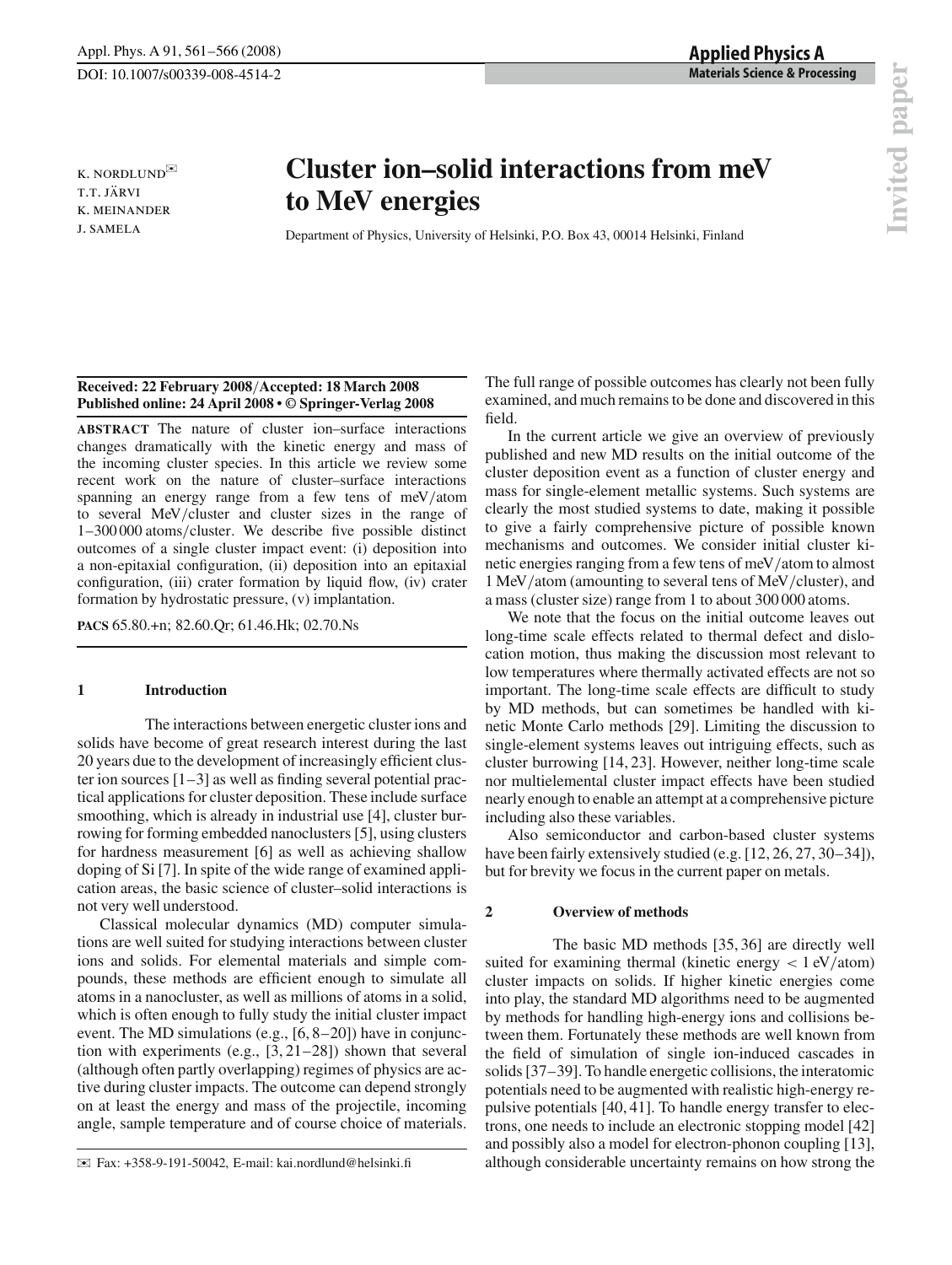latter effect is [43]. Since energetic cluster deposition effects occur far from thermodynamic equilibrium, the central parts of the simulation cell need to be handled in the microcanonical (NVE) thermodynamic ensemble, while the heat and pressure wave emanating from the impact event needs to be damped at the boundaries either with some soft scaling scheme [44] or by joining the simulation cell to an elastic medium [45]. A variable time step scheme [42] and possibly also a multiple-time step scheme [46] can be used to speed up the simulations.

The most crucial physics input to any classical MD simulation is the interatomic potential. Rather few studies have compared different potentials with respect to cluster impacts, but those which have, generally indicate that the qualitative features tend to remain the same for different potentials, while quantitative results such as sputtering yields can vary greatly [44]. In the following comparison, where we focus on qualitative description of mechanisms, we will not distinguish between potential choice as that would not affect the overall picture.

The cluster simulations are, once the algorithms are implemented in the code, typically set up as follows. The substrate is treated in a slab geometry, i.e., two directions are simulated with periodic boundary conditions while one direction is left free to model the surface. Atoms at the opposite side to the surface are fixed or damped. The substrate and cluster are first separately relaxed to allow for equilibrated thermal atomic displacements and surface relaxation. This also gives the cluster a random thermal angular momentum. The cluster is rotated by a random angle, and given a kinetic energy and deposition angle towards the surface. During impact on one hand potential energy at the interface is released to kinetic energy, on the other hand the downwards kinetic energy of the cluster is absorbed by the substrate. The system evolution is followed at least until the cluster and substrate around the impact point has cooled down to the equilibrium temperature of the substrate.

A typical low-energy deposition event is illustrated in Fig. 1.

# **3 Cluster deposition regimes**

Even for the simple case of deposition of a single fcc metal on a single-crystalline atomically flat substrate of the same metal a surprisingly wide range of outcomes has been observed. One can distinguish between at least five different mechanisms: (i) deposition of the cluster into a nonepitaxial configuration, (ii) deposition of the cluster directly into an epitaxial configuration, (iii) crater formation by liquid flow, (iv) crater formation by hydrostatic pressure, (v) implantation. The regimes where these effects can be expected to be important as a function of cluster size and impact energy is illustrated in Fig. 2. Also reflection of the cluster back to the vacuum is a possible outcome, but we do not consider this effect here, as it does not lead to sample modification. We emphasize that the outcome is stochastic (i.e., the exact same energy and mass may lead to a different outcome) and also several mechanisms may be active in the same event. Thus the indicated boundaries are not sharp. In the following subsections the mechanisms are discussed in detail.



**FIGURE 1** Low-energy deposition of a Cu cluster on Cu. The *snapshots* show a side view through the substrate

## **3.1** *Deposition to a non-epitaxial configuration*

When a moderate-sized or large-sized cluster impacts on a substrate at very low energies (kinetic energy/atom much less than potential energy/atom) it most likely remains in a non-epitaxial configuration, although the lowest atom planes may become epitaxial with the substrate [8, 15, 16]. This is because it is unlikely the cluster would be perfectly aligned with the substrate on impact. Such an event is illustrated in Fig. 1.

If deposition in this regime is continued, a nanocrystalline thin film will result [13, 52]. The film is most likely underdense, although even a slight increase in deposition energy can considerably increase the density of the material [52].

#### **3.2** *Deposition to an epitaxial configuration*

If the deposited cluster is very small, or the kinetic energy is raised, the impact event may release enough energy to make the cluster partly or fully epitaxial directly on impact [15, 16, 22].

For purely thermal depositions, this behaviour can be described by a simple analytical mechanical melting model, which estimates the energy released based on geometry, surface energy and the range of the interatomic interaction [17]. The surface area in the part of the cluster closest to the substrate, and the corresponding area on the substrate surface, both release their surface potential energy to kinetic energy.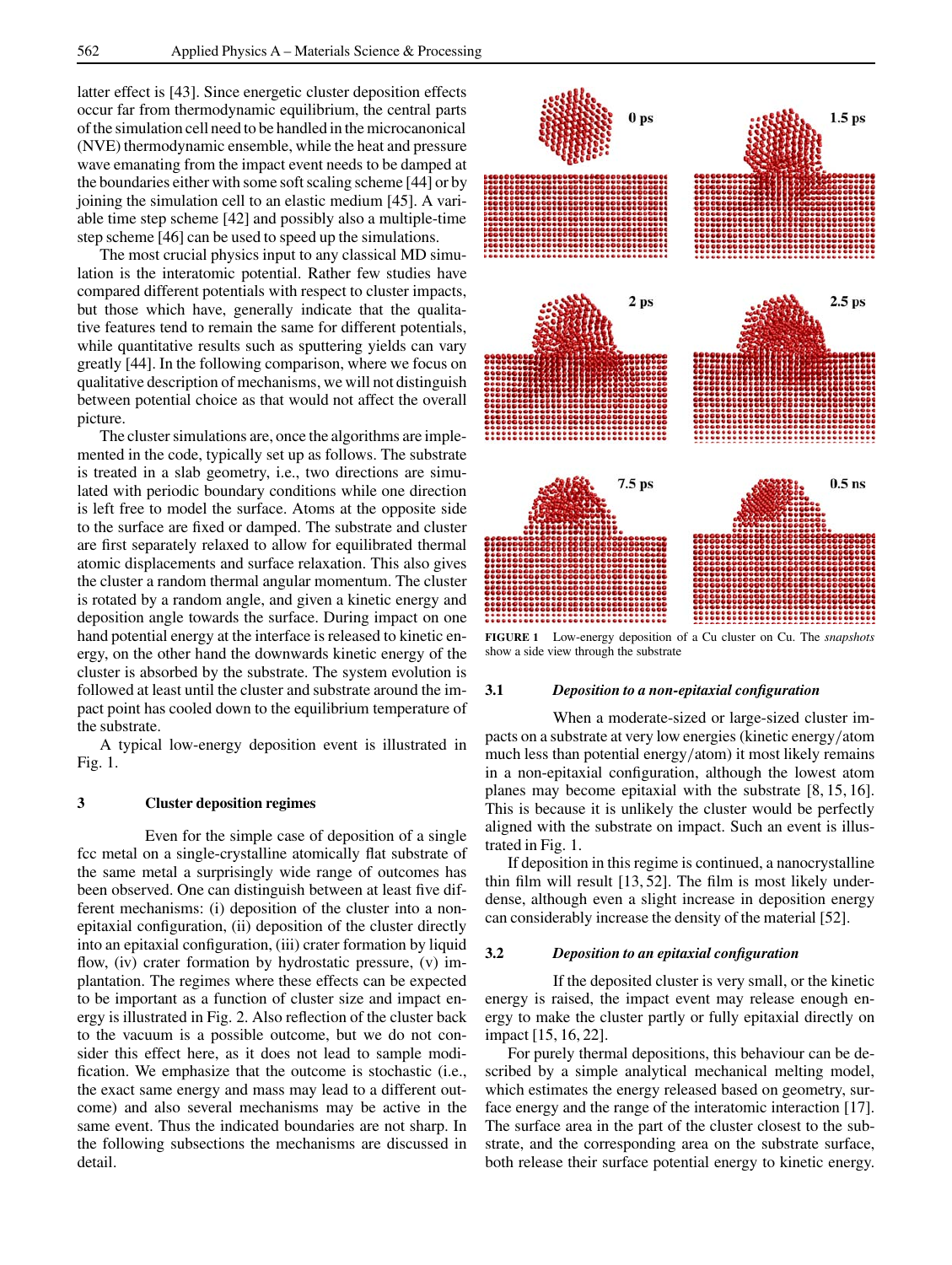

**FIGURE 2** Phase diagram-like plot of the dependence of the outcome of the impact of Au clusters on Au as obtained from MD simulations. Each *symbol* is an MD data point (usually averaged over several simulations), and the *lines* are rough estimates of the expected boundaries between the different mechanisms. Note that in almost all cases the mechanisms are partly overlapping: e.g., for 200 keV Au<sub>1</sub> impacts on Au both implantation and cratering occurs (sometimes both in the same event, sometimes only one), which is emphasized by the gray shading around the lines. In such cases the data point is chosen to reflect the most dominating behaviour. The MD data are from simulations carried out between 0 and 300 K (see original references) and the time scale of a simulation is in the range 10 ps to 1 ns. All cases are from simulations with normal or near-normal impact angle. The thick grey region between the cratering and deposition regimes emphasizes that even in the deposition regime, the outcome resembles a crater down to energies of roughly 3 eV/atom. On the other hand, the boundary between epitaxial and non-epitaxial deposition can be given very accurately since this was determined deliberately in the cited papers. The references are: [Jar06a]: [17], [Mei04b]: [48], [Sal03a]: [49], [Sam05]: [44], [Cur]: current work, [Sam07d]: [50], [Col00b]: [10]. [Sam06c]: [51]. The data in [48] is for Cu, but [17] shows that the Au and Cu data are almost identical



**FIGURE 3** Small clusters align epitaxially if the surface energy released upon deposition is high enough to heat them above the mechanical melting point. Shown is the temperature profile of a 13 atom cluster during deposition

This leads to a strong heating of the cluster, which can melt it completely and make it epitaxial with the substrate, see Fig. 3.

Also another, less obvious, mechanism can make the cluster epitaxial rapidly after impact. The MD simulations have shown that if the cluster becomes only partly epitaxial on impact, the remaining non-epitaxial parts are often separated from the epitaxial one at the bottom by twin grain bound-



**FIGURE 4** Impact of a metal nanoparticle that becomes epitaxial by dislocation reactions. The *snapshots* show a side view through the substrate. The *lines* show the location of twin grain boundaries. The twin boundary on the *left side* vanished by dislocation reactions over the ∼ 1.5 ns time scale of the simulation. For details on the mechanism, see [17]

aries [53]. These twin grain boundaries can be removed from the system by thermally activated dislocation reactions [17] (see Fig. 4).

A composite analytical model incorporating both the melting and dislocation reaction models has been shown to describe well the size limit for the cluster to become epitaxial as a function of temperature for several fcc metals and their alloys [17, 47].

When the kinetic energy/atom is in magnitude comparable to the cohesive energy/atom, the probability for it to become epitaxial increases strongly, since the downwards kinetic energy is transformed into heat which can melt the cluster [52].

As a new result, we now describe that the mechanical melting model introduced above and in [17] can be generalized to account for the effect of non-negligible deposition energy. The original formulation equated the rise in temperature needed to melt a landing cluster with the surface energy released from the disappearing surface area,

$$
\frac{3}{2}Nk_{\rm B}\Delta T = \frac{\Delta E}{2},\qquad(1)
$$

where  $\Delta T = T_{\text{melt}} - T_i$ ,  $T_i$  being the cluster's initial temperature and ∆*E* the surface energy released.

In the case of energetic particle deposition, a part of the deposition energy can simply be added to the energy contributing to the transient heating. The right hand side of the above equation is thus modified to  $\Delta E + cE_k$ , where *c* is the fraction of the deposition energy  $E_k$  that is converted to heat in the particle. The remaining fraction goes to heating the substrate and to the shock waves generated by the impact. In the present discussion, we simply assume that half of the energy goes to heating, that is,  $c = 0.5$ .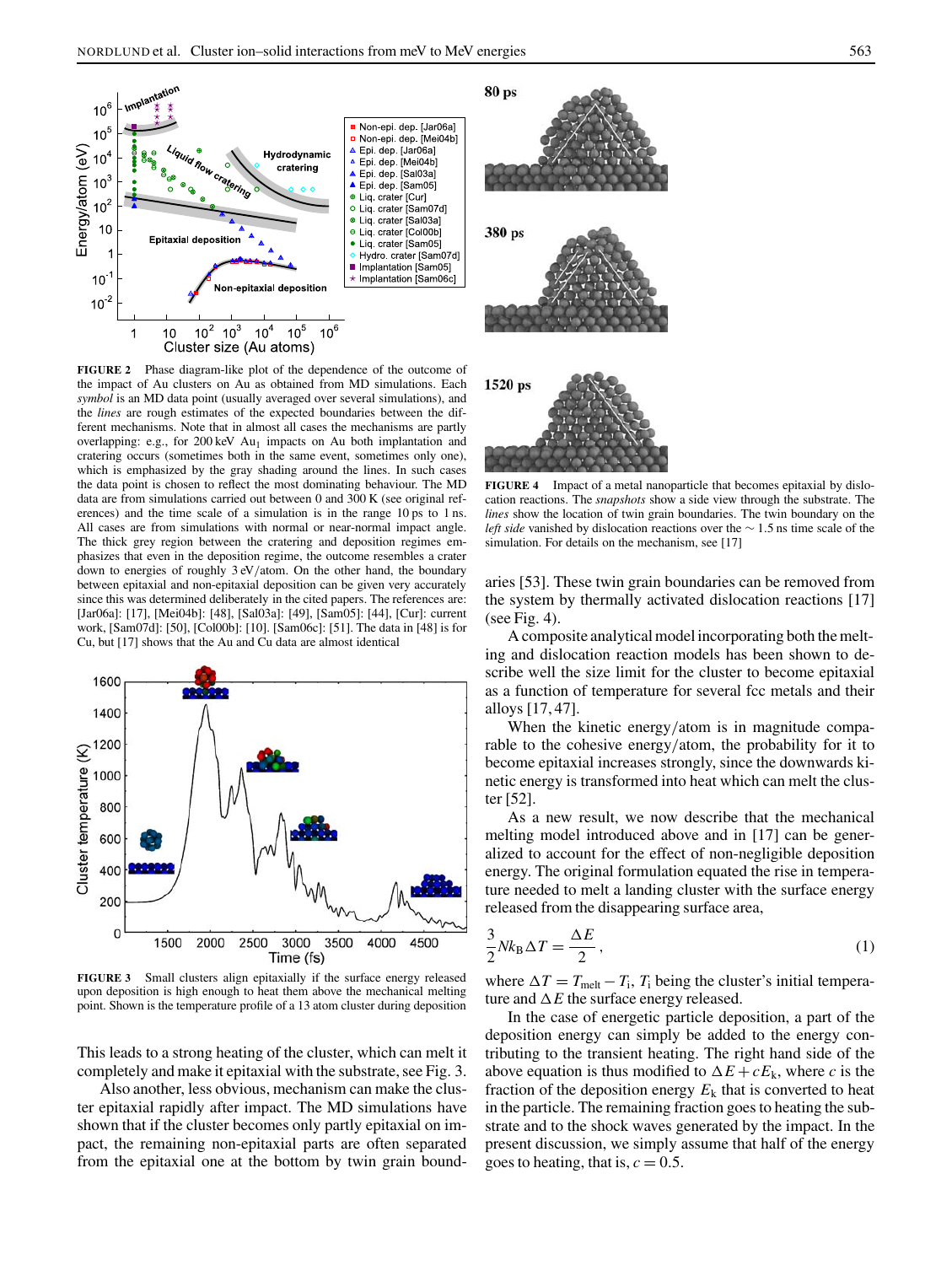

**FIGURE 5** The energy required for epitaxial deposition as a function of particle size. The simulations are from [48]

The energy required to epitaxially deposit a particle of *N* atoms thus becomes

$$
\frac{E_{k}}{N} = \frac{1}{c} \left[ 3k(T_{\text{melt}} - T_{\text{i}}) - \frac{\Delta E}{N} \right].
$$
 (2)

Figure 5 shows the prediction of this model for copper compared to simulation results from [48]. The energy required for epitaxial deposition quickly rises, saturating for particles larger than ∼ 2000 atoms. While the model shows perfect saturation, simulation results indicate a slight decrease in the required energy. This is mainly because the model ignores effects related to heat conduction. For the larger particles, it takes time to dissipate heat to the substrate, leaving the particle at a high temperature for a longer time.

# **3.3** *Cratering by liquid flow*

When the energy/atom is raised high enough that the cluster atoms can penetrate the surface, implantation of the atoms of course results. However, in dense metals and for heavy atom projectiles, a heat spike almost always results from a cascade. Thus if the implantation depth is close to the surface, the heat spike most likely ruptures the surface and the ensuing microexplosion, liquid flow and coherent displacement phenomena lead to a cascade outcome completely dominated by the surface [54–56]. For single ions, this effect is now quite well understood due to a range of simulation and experimental studies which are in good agreement with each other [54, 57–64]. Small clusters of comparable energy show very similar cratering behaviour [10, 65, 66] as the single ions; since the heat spikes tend to be enhanced due to cascade overlap, the cratering probability and crater sizes are even larger than for single ions. This is reflected in very high sputtering yields due to the emission of large clusters from the crater rims [24, 51].

A typical massive heat spike event leading to cratering and cluster emission is shown in Fig. 6. A curious side effect in these kinds of events is that since the ejected clusters are very hot, they emit atoms and clusters by evaporation (i.e., they boil). About half of these emitted atoms are ejected back towards the surface, making the final sputtering yield considerably smaller than the initial one. A systematic study of this



**FIGURE 6** Cratering by a 20 keV/atom Au<sub>100</sub> atom cluster impact in Au. The *snapshots* show a 2 unit cell thick slice through the center of the simulation cell. The atoms are shown as *small squares*; since the number of atoms in this slice is about 600 000 (the whole simulation cell had about 100 million atoms), the interior of the cell looks like a continuum even though the simulation is fully atomistic. Note the pressure waves emanating from the cascade and the massive sputtering. The *colors* indicate the kinetic energy of the atoms on a logarithmic scale

effect for 20 keV Xe impacts on Au showed that about 90% of the clusters break up, and this can reduce the final sputtering yield by 30% compared to the initial one [67].

#### **3.4** *Cratering by hydrodynamics*

In large cluster cratering events such as those illustrated in Fig. 6, the behaviour of the system clearly starts to visually resemble that expected in macroscopic systems, such as dropping of a metal pellet on water. Indeed the formation of a corona and fingers which break up due to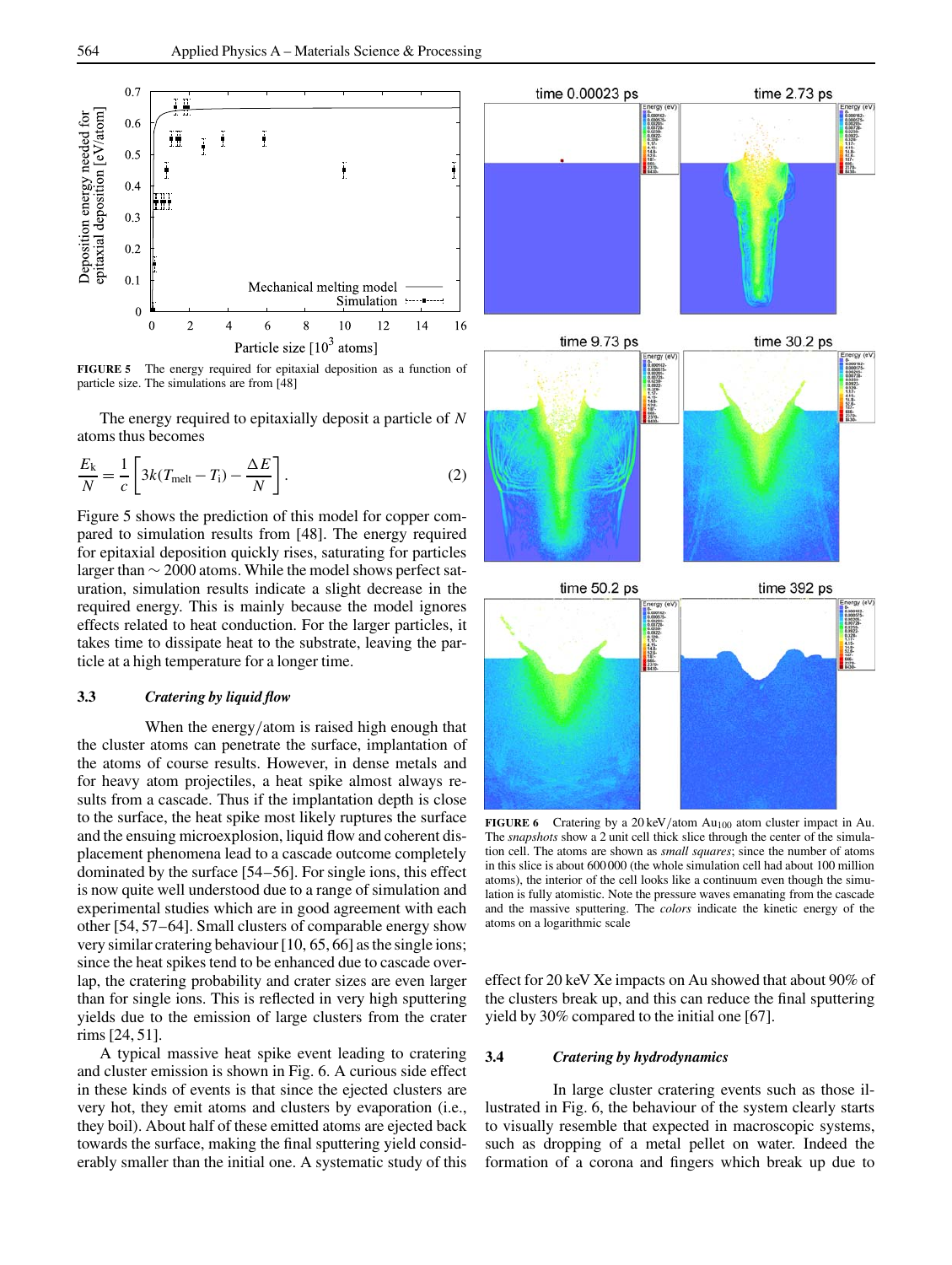the Rayleigh instability [68] is well known in hydrodynamics [69]. A natural question thus arises: If the cluster size is continuously increased at the same energy/atom, when does the behaviour make a full transition to macroscopic continuum-like behaviour?

We have very recently addressed this question for crater formation [50]. While the single ion-induced craters form by liquid flow (see above), the macroscopic ones such as those observed on moons and planets form due to the formation of a transient high-pressure region inside the material [69]. It is clear that if the velocity is kept constant and corresponding to that used in the macroscopic regime, the atomic behaviour must at some point transit to the macroscopic-like one. To examine this, we bombarded Au substrates with Au clusters in sizes ranging from 13 to 300 000 atoms at a velocity of about 20 000 km/s (500 eV/atom), corresponding to typical meteorite impact velocities. We analyzed the local density of atoms below the projectile to find whether a high-pressure region is formed.

The results showed that for an Au projectile size of about 50 000 atoms, the behaviour indeed changes to the macroscopic-like one, with the formation of a high-pressure core which leads to crater formation without liquid flow. The transition region is roughly indicated in Fig. 2, but due to the scarcity of data we emphasize that the transition point is reliably given only along the energy value of 500 eV/atom.

# **3.5** *Implantation*

Although cratering events also can involve penetration of the projectile atoms through the surface, in the cratering regime the surface effects strongly dominate the outcome. Hence only when the cluster energy is high enough that the cluster atoms penetrate deep into substrate with no noticeable surface effects, can one consider the outcome akin to conventional ion implantation. Simulations [44] and experiments [24] of Au irradiation indicate this occurs in gold around energies of the order of 100 keV/atom. For lighter targets with higher melting points the limit can be considerably lower since heat spikes are smaller.

In the implantation regime, one can as a first approximation consider that the ions penetrate the sample as independent single ions. However, at least two cluster-related effects can occur. The first is the so-called "clearing-the-way" effect [70, 71], in which the front ions in a cluster clear the way for the following ones, leading to a reduced average nuclear stopping. The magnitude of this effect has been somewhat controversial, as some experiments have reported it not being observed at all [26]. MD simulations of the same conditions indicated that the effect is present, but so small it is not observable in the experiments [72]. A curious side effect of the clearing-the-way effect is that it can, due to correlated motion of the cluster atoms, also lead to some cluster atoms gaining kinetic energy in many-body interactions [51].

Another cluster-related effect in the implantation regime is the enhancement of heat spikes. Since the cluster ions penetrate the same region of the sample at the same time, it is highly likely that the heat spikes they produce overlap. Thus leads to a strongly enhanced redistribution (mixing) of atoms [72], an effect which has been experimentally observed



**FIGURE 7** Development of the *z* coordinate of 7 Au ions implanted at 5 keV/atom into Cu either separately from each other (*left*), or in an Au7 cluster (*right*). Each *line* shows the penetration depth of the 7 Au atoms as a function of time. In the cluster case, visual inspection showed that massive heat spikes developed, which lead to a redistribution of atoms. This is reflected in the time dependence of the positions of the Au atoms: In the cluster, but not the single ion, case they are strongly changed after 1 ps in the heat spike phase. Data from [72]

as an increased straggling of the ion range distribution [26]. The effect is illustrated in Fig. 7.

## **4 Discussion and conclusions**

A natural question relating to all the previously described MD simulation results is whether they are really relevant to experiments, where the time scales are much longer than those accessible to MD. It is well known that single adatoms migrate already at room temperature in several metals [73], raising the question whether the surface features formed either by cratering or deposition are stable at all. However, larger atom agglomerates are more stable than single adatoms [29], and for instance the experiments by Donnelly and Birtcher have clearly shown that Au craters are stable up to temperatures of  $\sim$  600 K [64]. Thus it is reasonable to assume that at least the larger surface structures formed in simulations are stable at room temperature. Small deposited clusters can be expected to flatten out to monolayer islands [29].

A more serious issue regarding correspondence to experiments is whether the MD simulations of clusters impacting on single-crystalline substrates is relevant at all to experimental situations where most metal surfaces are oxidized. Clearly direct reproduction of the MD simulation conditions would require ultra-high vacuum conditions and in situ sample cleaning for all other metals except Au. A natural continuation of the MD simulations could be to address the issue of the effects of surface oxidation on the cluster impact outcome, which would also help in identifying economically viable application areas. In fact very recent studies have examined the effects of a surface oxide on silicon on the outcome of cluster deposition events [34].

In conclusion, we have described five distinct, although sometimes simultaneously occurring, regimes of cluster ion impact mechanisms: (i) deposition of the cluster into a nonepitaxial configuration, (ii) deposition of the cluster directly into an epitaxial configuration, (iii) crater formation by liquid flow, (iv) crater formation by hydrostatic pressure, (v) implan